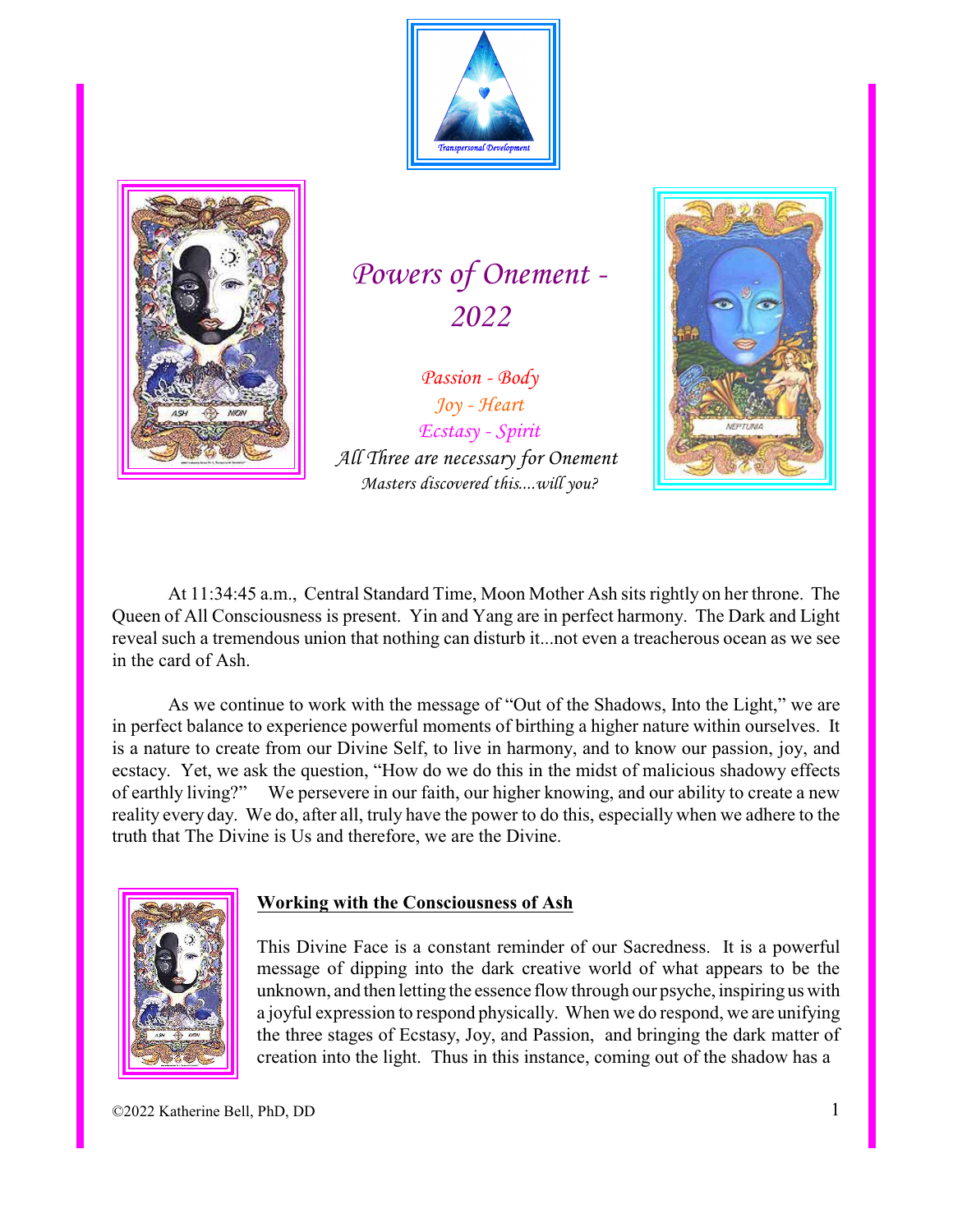

meaning of positive, creative processing that we will manifest an outcome that is useable (bringing it to the light). We surely are called to dip into the great ocean of consciousness with clarity and use our highest level of intuition to guide us; not illusionary desires.

We are moving out of the busy energy of Rowan. Her time called us to be active in our forward thinking and planning. Ash calls on us to do something else with this planning. This state of higher consciousness stirs the inspiration to sanctifythe plan from a mystical plane of our essence. Thus, this is a month to retreat into the depths of this creative ocean and chart the time and space for a spiritual retreat. This will allow the work done in the light of Rowan to be nurtured by the power of the roots of the Tree of Allness within. This enables our Tree to grow with stability, strengthened by our intent to realize how to embody the sacred with the passionate union of Yin and Yang, the joy of knowing what is and yet, what is to be, as our ecstatic reality knows "All Already Is." We thus, draw the dreams of our personal desires forward from the Ocean of Creative Consciousness.

In the ocean we are fishing for the pure knowledge via a fish hook that Rowan offered us. Her partner Urania presented us with the lightening flash to see what is in the depth of our inner ocean of creativity. Ash now invites us to dive to the depths, create at a higher order of sacred consciousness, grasp what we are creating and bring it to the shores of our personal reality.

As we allow ourselves this retreat into this great Ocean of Consciousness, it is our time to release our inner power and no longer hang on to the limited beliefs of the human era. It is the time to recognize the absolute reality that our whole-being is the Passionate expression of our Divine Self ecstaticallyinvolved in the joy of manifesting through the agencyof matter. Our Divine Self rejoices in being light and sound, waves and particles, air and water. It delights in being distance and nondistance, stars and planets, non-solid and solid. It delights in Being All Things and No Thing. Spirit and Human, Allness as woman or man, animal or plant, mineral or water, gas or air...

As I write this letter, our world is watching our sisters and brothers of Ukraine and Russia at war. Our world leaders are working to assist a treaty of peace. We hear of all the challenges that everyone will face economically as we cry and pray for peace while watching lives destroyed and people dying. How do we create in the midst of this growing challenge that seems to be adding to the continuance of discord with an ongoing, yet slowing pandemic, war against our governmental standards, and fighting about the color of our skin or ethnicity? I say, "We must." For those of us who follow, intentionally, the wisdom of the sacred mysteries, we know if we enter into the negative we only increase the negative. We can aid in balancing the tilting scales by remaining in compassion, loving prayers for peace and harmony, and open hearts for the healing energy to pass into this world of matter. In our creative retreat we can move more easily into the frame of mind and emotions that change the course of energy that help our human world increase in compassion and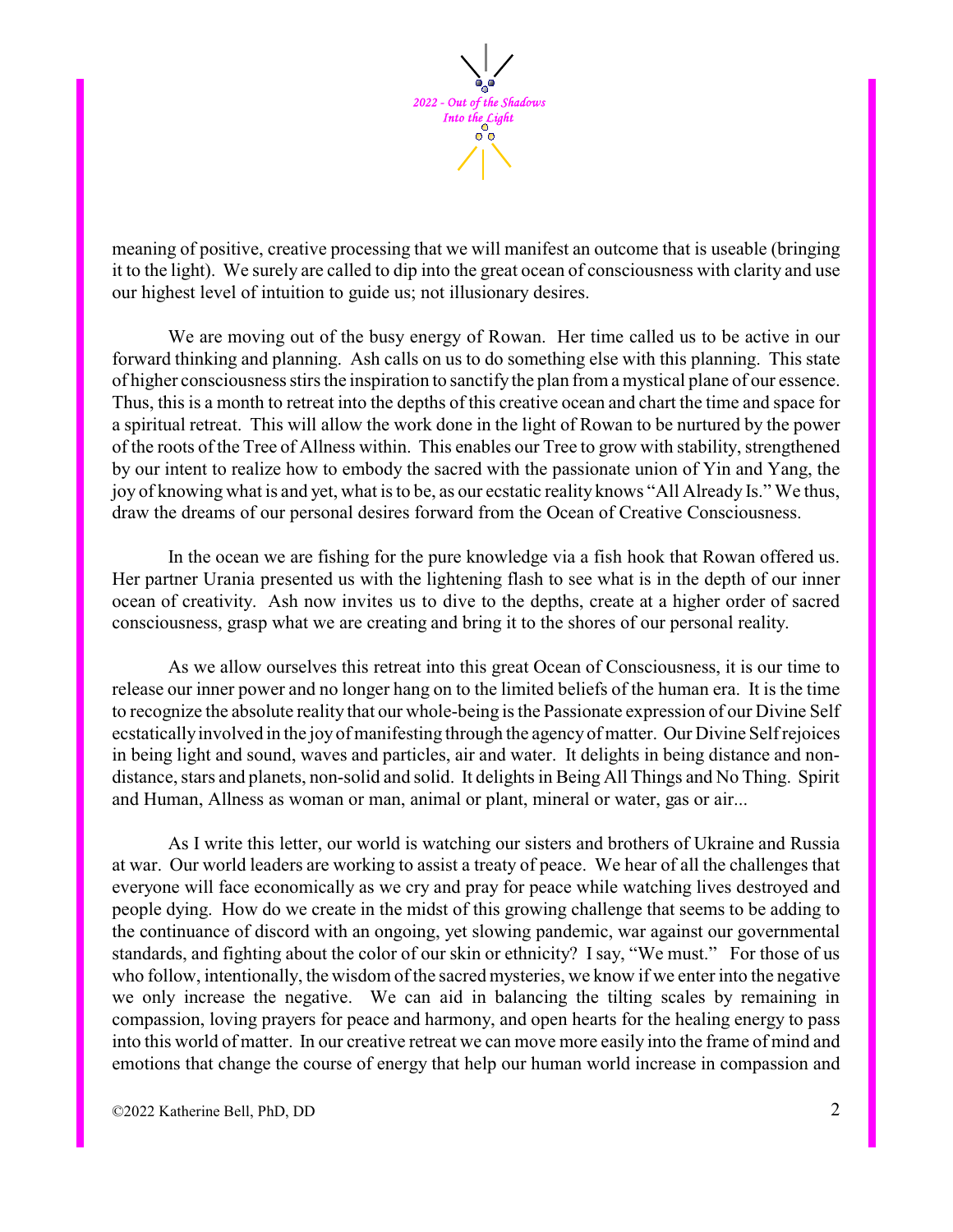

love when fear appears to prevail. May we all know that through the flow of an increased energy provided during the lunar cycle of Ash, we can dip in the greatest field of Oneness, capture the wisdom of harmony, and bring this frequency into our human existence. We can allow change without destroying each other.

May this be a part of our creative time as well as creating our personal desires. For this is a month of wholeness, balance, harmony, and creativity in the greatest depth of the Ocean of Oneness. May we all move out of the shadow of fear and realize there is a realm of dark, creative substance of the Ultimate Creator that we can dip into and mold it into the creation of the desires in our heart and manifest it in our world. Thus, we can use the term, "Out of the Shadows," in a very positive way....it is the molten black-hole of creativity. May we create for our personal self. May we create for our world. For in this essence of time we note as Ash/Pisces, it is a time of sacredness, compassion, rebirth, and Oneness.



### **Neptunia's active assistance**

The vibration of this active energy aids us in going deeper into the psyche of our being; and more. It guides us into the Oneness Consciousness. It aids us in knowing Allness...the past, the present, the future...the Ultimate NOW!

This vibrant, active energy is a frequency that can help us know exactly what we need in order to create a different reality for our personal and worldly existence to advance in the Yin/Yang harmony. First, Neptunia will help us turn upside down and inside out. She is a "changer," a Shape-shifter. Recall, a shape-shifter is a quality of being able to change form or identity at will.

Ultimately, the Will To BE that the Purest Essence of Oneness is Its *Will to be All and Nothing At All.* Within Its individuality is the power of Its Oneness and thus Its Shape-shifting capability that is extremely creative. Thus, our individuality, when we realize we are the Oneness, we are a shape-shifter and can shift our consciousness and shape our reality into new forms and expressions. Neptunia most definitely can help us. It becomes important to deeply contemplate this reality.

I do send out a caution! Neptunia also rules the power of Illusion. We can deceive ourselves, maintain illusionary beliefs, and weave a creation that never comes to the fruition we think we are designing. How does that happen? I believe there are several reasons. We simply are not willing to recognize the truth, for one thing. Thus, we get stuck in pushing the false creation to a fruition.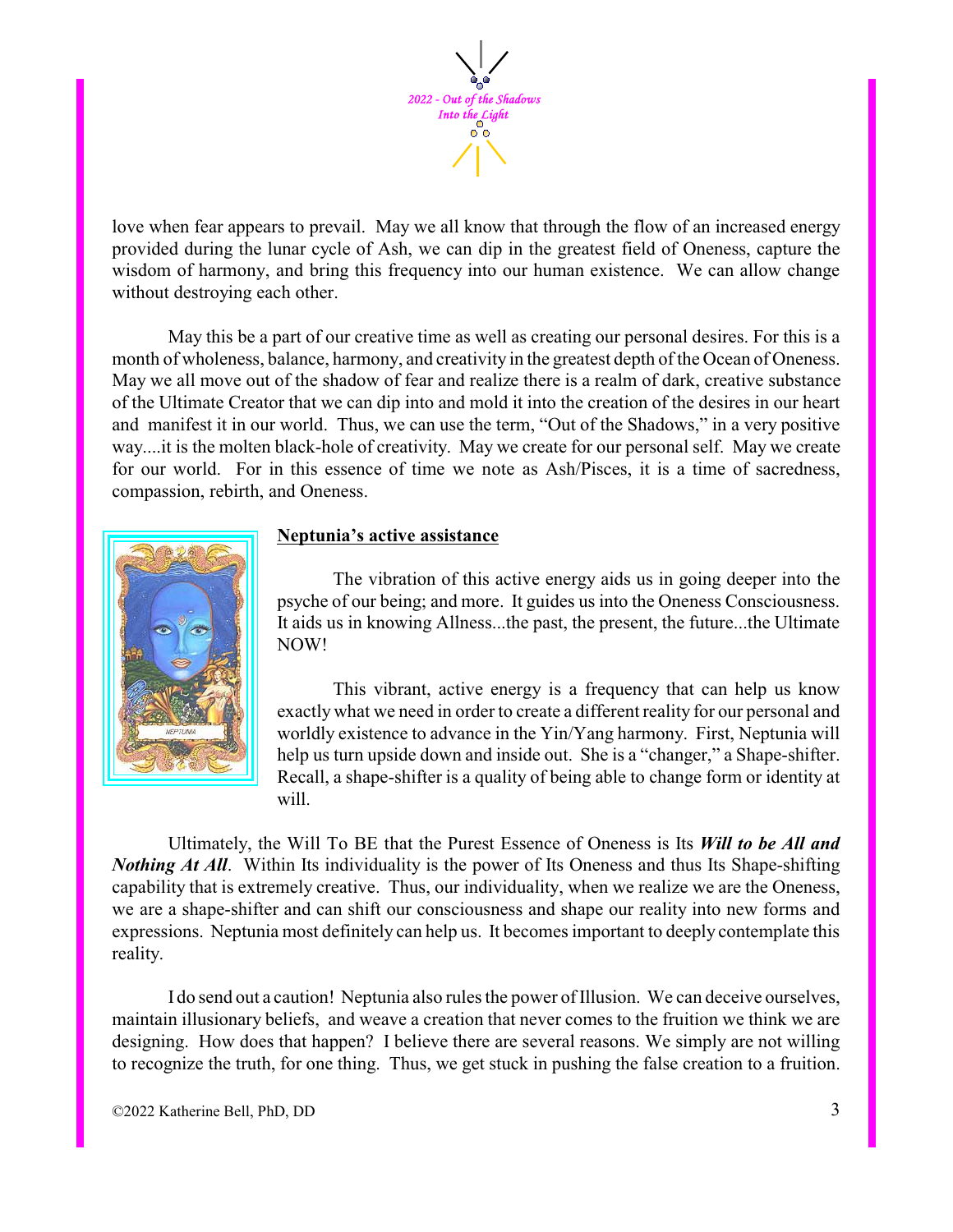

Another reality is that our individual soul timing is not vibrating to the intention to create what our human desire is. Our soul consciousness it trying to let us know that what we desire is a false belief appearing real and will just take us on a path we later will regret (we actually have inner signals telling us this). However, our human will is so strong we want to create on the pathway of illusion anyway. Our Soul and Divine center allow this choice and we get to experience the challenge and disappointment of an outcome we "wish" we hadn't chosen to experience (because somewhere in our inner feeling we knew the consequences weren't really going to be the true outcome we thought we wanted). So, what do we do with this?

We can use the gift of the Sacred Retreat with Ash, and allow the Neptunia consciousness help us take action and dive deeply into our immeasurable and higher consciousness. We can allow our inner nature to be come a "passive viewer" seeking to hear, feel, see, know as our personality becomes an observer rather than the answerer of what we want. We can retreat into the inner sanctuary, wait patiently for a prompting, and then respond. Perhaps we will be called to move deeper into the Ocean of Consciousness, the darker spaces of the Universal Creative field, where we can "see nothing; know nothing, hear nothing, and be nothing," for a period of incalculable time. *Silence in the Midst of Oneness*. *Soundlessness in the Midst of Allness*. We will know when to use the pitchfork of Neptunia to grasp the very particular field of energy consciousness we need to create the "something" we either desire, or we feel, hear, see, and ultimately Know (without knowing) is what is to be sculpted and molded into a manifest expression in our world.

The more we know we are Creators Creating, the more we realize we are also responsible, conscious beings. We are the sculpture using our tools wisely. We are the intuit using truth, not illusion. We are the Divine designing from the Nothing of Allness and forming it through the very palms of our hands, the agency of our hearts, and the power of our spirit.



What's in the depth of your Ocean of Consciousness?

Amazon.com

©2022 Katherine Bell, PhD, DD 4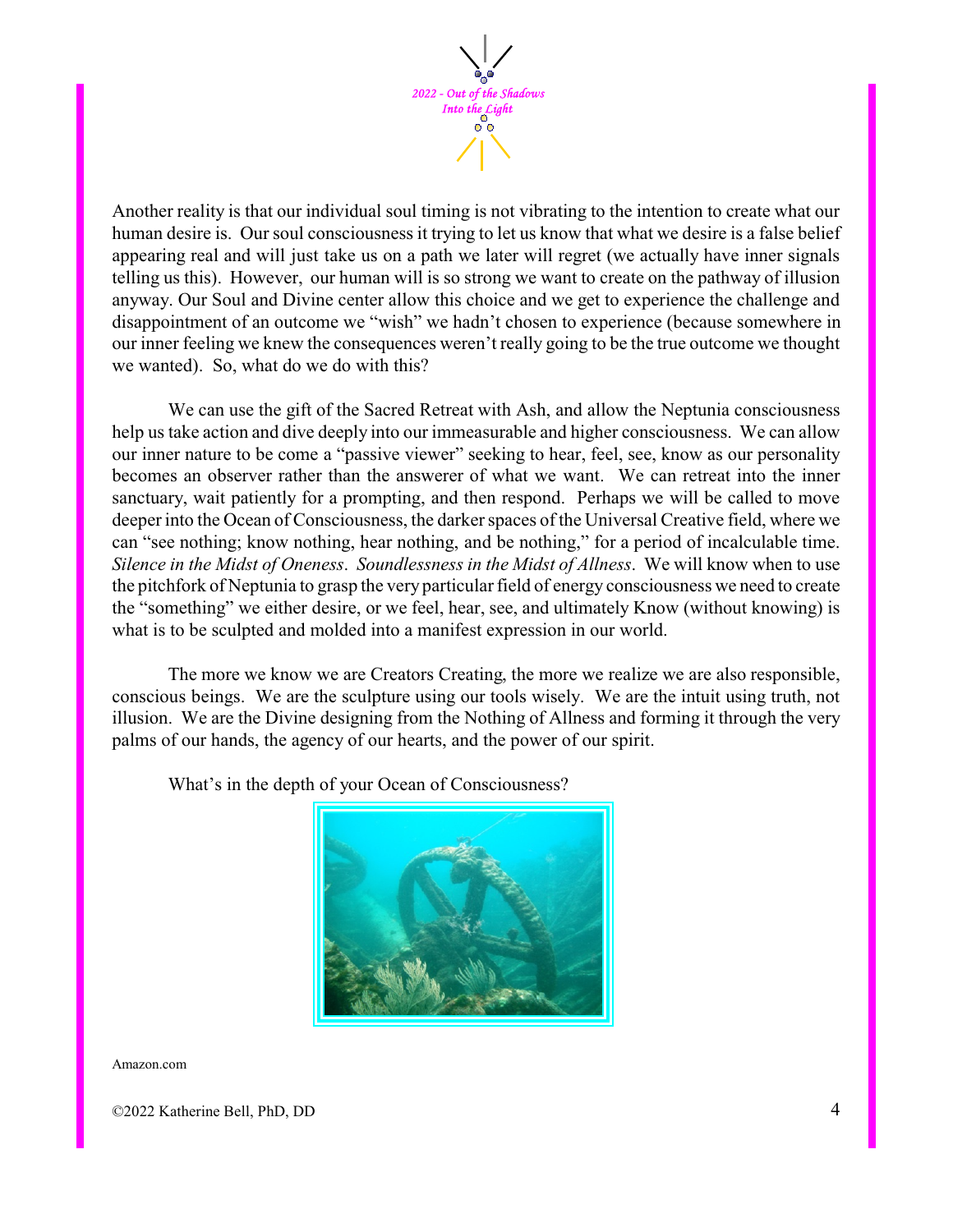

## *Using the Power of Symbols!*

It is time to use the power of symbols to scintillate our three states of consciousness. Do bring out your deck of cards, *The Faces of WomanSpirit, A Celtic Oracle of Avalon*. Shuffle them and release the energy of the past. Bless them and shuffle again to call forth the very intention you hold within your field of Passion, Joy, and Ecstasy. Then pause in union with body, heart, and mind where you only find the Oneness of True Spirit. Finally, review the questions below and draw a card for each question without turning any card over until all are pulled. Then turn them and review what your inner self brings to cognitive consciousness that will aid unification. Be blessed by your reading. Awen!

- 1) What passion do you have to enter the Ocean of Consciousness?
- 2) What Joy will carry you into the depth of the Ocean of Consciousness?
- 3) What state of Ecstasy places you in true Oneness in the Ocean of Consciousness?
- 4) How will you retreat into a pure state of Yin/Yang Harmony?
- 5) What may assist you in remaining silent in the midst of Oneness?
- 6) What may assist you in remaining soundless in the midst of Allness?

May the gift of this ocean retreat provide a depth of insight the likes you may have never felt or known before. May your return from the retreat with a sense of rebirth, renewal, and rekindling of your passion!

Love and blessings, *Katherine*